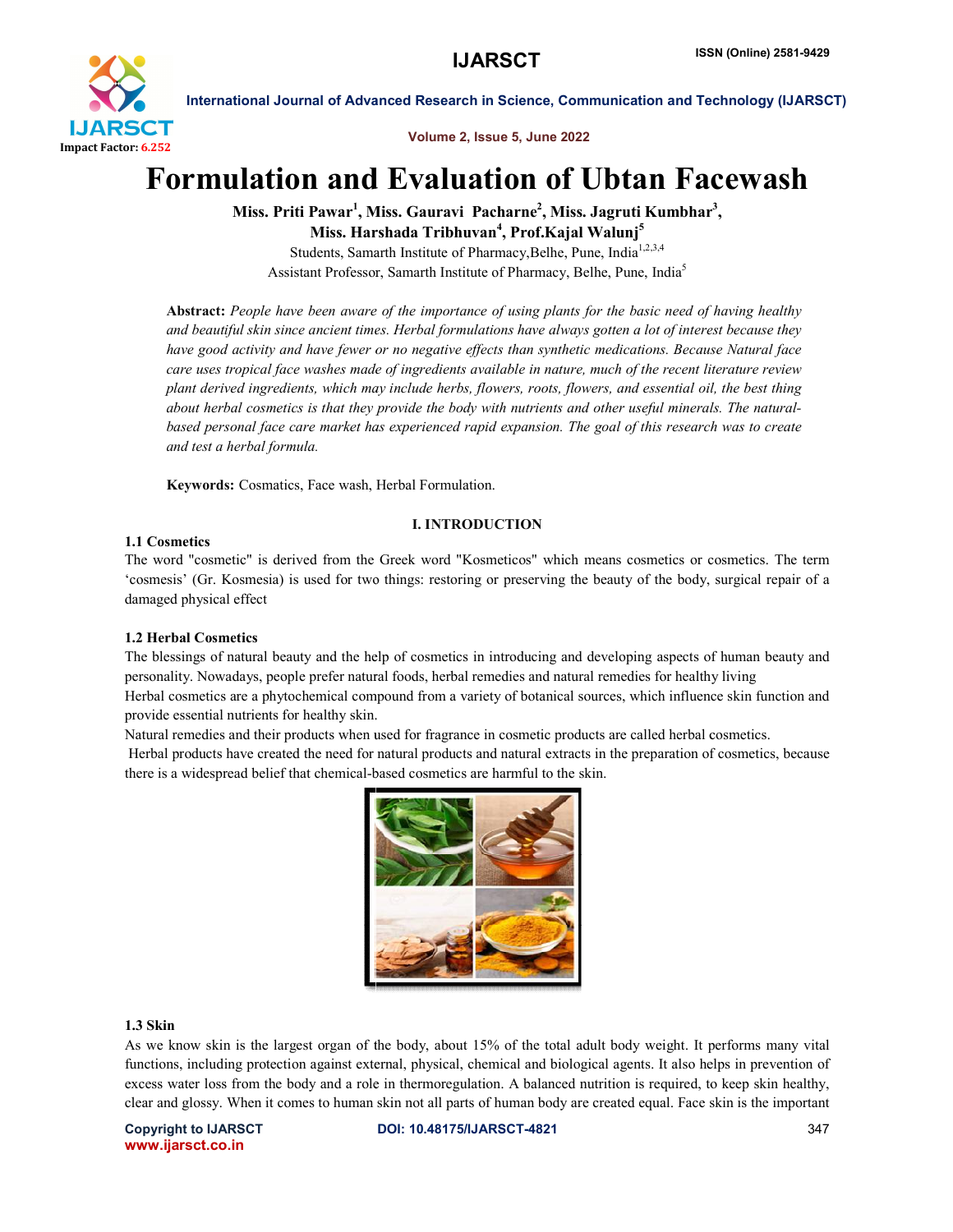

International Journal of Advanced Research in Science, Communication and Technology (IJARSCT)

### Volume 2, Issue 5, June 2022

part of the body which indicates the health of an individual.Normal, dry, oily, and mixed skin are the four main types of healthy skin. Cleansers/face washes should be chosen based on the skin type.

# 1.4 Skin Care Preparations

The skin care preparations industry has exploded in recent years. People use a variety of skin care products, such as mouthwash, lipsticks, complexion creams, and foot powders, in the hopes of building a pleasant personality, safeguarding their bodies, and preventing odour. Skin care preparations are substances that are intended to be rubbed, poured, sprinkled, sprayed, or otherwise applied to the human body or any part of the body for the purposes of cleansing, beautifying, promoting attractiveness, or changing the appearance of skin. The role of many herbs, such as amla, is described in Ayurveda.

# 1.5 Face Wash

Definition: A cleanser is a facial cleansing product that removes makeup, dead skin cells, oil, grime, and other impurities from the face's skin. This aids in the unclogging of pores and the prevention of skin disorders like acne. A cleanser, together with a toner and moisturiser, can be used as part of a skin care routine.

### The Benefits of Face Wash:

- It aids in the removal of dead skin cells, which aids in the healing process.
- Old skin cells are replaced by new ones.
- It keeps the skin looking young and healthy.
- It gives the skin a healthy glow.
- Dead skin cells and excess oil block pores, resulting in acne white heads, blackheads, and an overall tired appearance. Regularly exfoliating the pores.

# Face wash has the following properties:

- Exfoliation stimulates skin regeneration and renewal by speeding up blood circulation.
- Sebaceous glands secrete too much sebum, which clogs the pores and makes the skin oilier.
- Cleansers with herbs and botanicals that clear the pores and minimise oil buildup are necessary for oily skin. Anti-inflammatory and antioxidant ingredients in these exfoliating cleansers help to repair and nourish damaged skin.
- Herbal face wash is used to cure acne and pimples because of its therapeutic characteristics.
- Herbal face cleanser, which contains rich plant-based components like neem, eliminates excess oil without stripping the skin of its nutrients.
- It must be both stable and appealing to the eye.
- When applied to the skin, it should soften.
- It is expected to spread.

#### Uses of Face-Wash

- To remove all traces of makeup every day
- For cleansing the skin.
- Anti-aging,
- Bath and renewal keeping the skin clean and
- shiny.
- Stimulates there generation of the skin cells and their renewal.
- Help plug the pores clear.

#### Forms of Facewash

Cream Based Facewash

www.ijarsct.co.in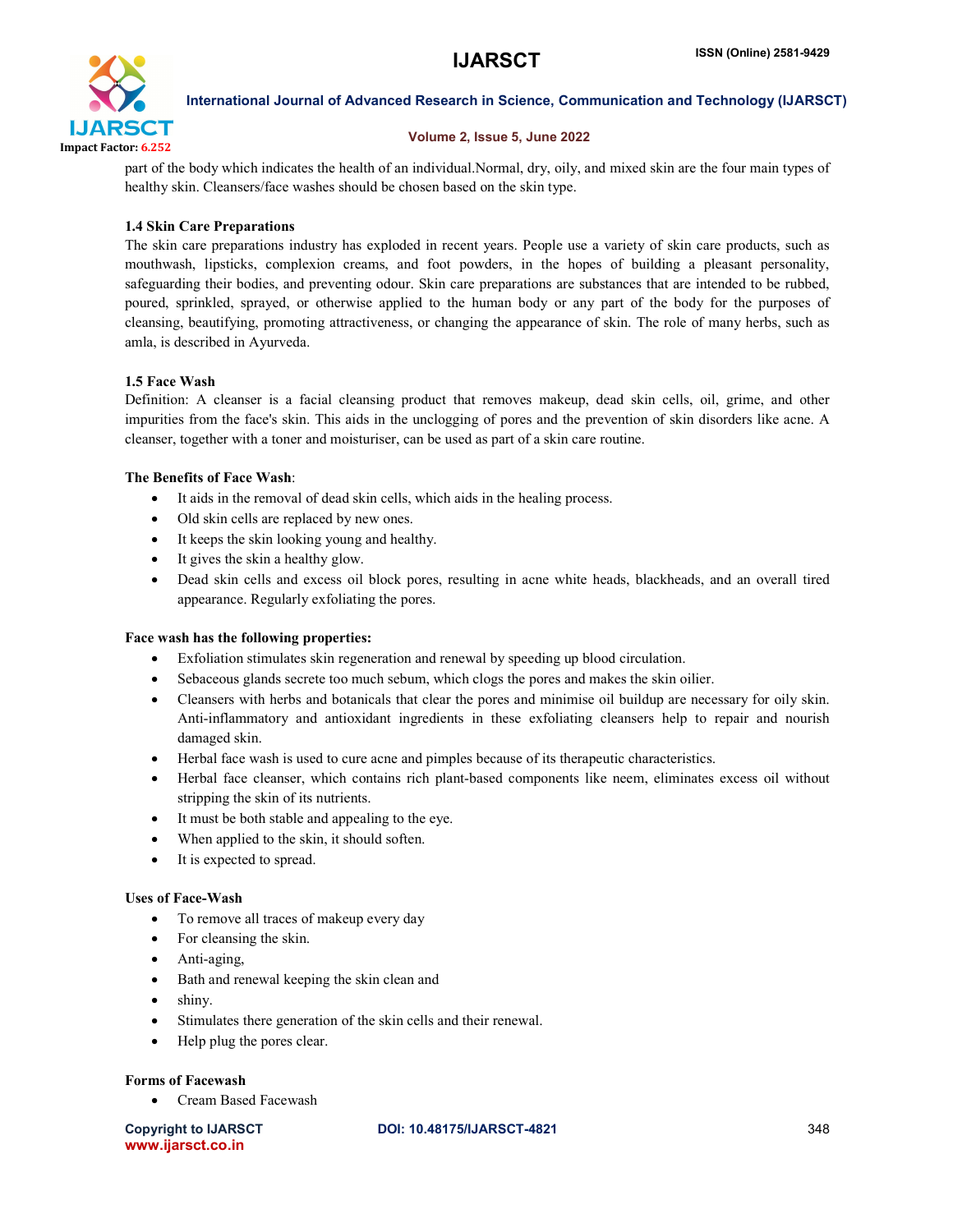# **IJARSCT**



International Journal of Advanced Research in Science, Communication and Technology (IJARSCT)

#### Volume 2, Issue 5, June 2022

- Gel Based Facewash
- Liquid Based Facewash
- Face Based Facewash

# Types of Facewash

- Oily Skin Facewash
- Dry Skin Facewash
- Normal Skin Facewash

### II. MATERIALS AND METHODS

#### Table 1: Materials required for formulation of facewash

| Sr. No. | Name of ingredient | <b>Scientific Name</b> | Quantity (for 50 ml) |
|---------|--------------------|------------------------|----------------------|
| 1       | Curry extract      | Murraya Koenigii       | $2.5$ ml             |
| 2       | Turmuric extract   | Curcuma                | $1.25$ ml            |
| 3       | Honey              | Genus Apis             | $2.5$ ml             |
| 4       | Rose water         |                        | Q.S                  |
| 5       | Sandalwood oil     | Santalum Album         | $0.2$ ml             |
| 6       | Glycerin           |                        | $5 \text{ ml}$       |
| 7       | Xanthum gum        |                        | $0.5$ ml             |
| 8       | Methyl Paraben     |                        | $0.05$ mg            |
| 9       | Propyl Paraben     |                        | $0.03$ mg            |
| 10      | <b>SLS</b>         |                        | $1.05$ mg            |
| 11      | Carbopol           |                        | $0.5$ mg             |
| 12      | Chickpea flour     |                        | $1.5 \text{ mg}$     |

#### 2.1 Extraction of Curry Leaves

1

3

5

•The curry leaves in oven were dried at 105 for 3 hr Dried leaves were triturated using mortor & Pestle & screened through a sieve with mesh 80 to obtain uniform powder

 $\cdot$ The powder was stored properly to prevent moisture

•The soxhlet extraction method is used, 10 gm of curry leaves powder was weighed and embeded in a thimble put in the soxhlet apparatus which was gradually filled with methanol and water at 1:1 portion The curry leaves in oven were dried at 105 for 3 hr Dried leaves were triturated using mortor<br>Pestle & screened through a sieve with mesh 80 to obtain uniform powder<br>The powder was stored properly to prevent moisture<br>The re dried at 105 for 3 hr Dried leaves<br>sieve with mesh 80 to obtain uniform<br>erly to prevent moisture<br>and is used, 10 gm of curry leaves pos<br>the soxhlet apparatus which was gra

• The extraction was carried out at  $60^\circ$  within 9 hrs

•Upon completion of the extraction the solvent was saparated from the extract using rotary evaporator Upon completion of the extraction the solvent was saparated from the extract using rotary evaporator<br>
The evaporated extract is Then evaluated and used for the formulation of anti acne facewas

•The evaporated extract is Then evaluated and used for the formulation of anti acne facewash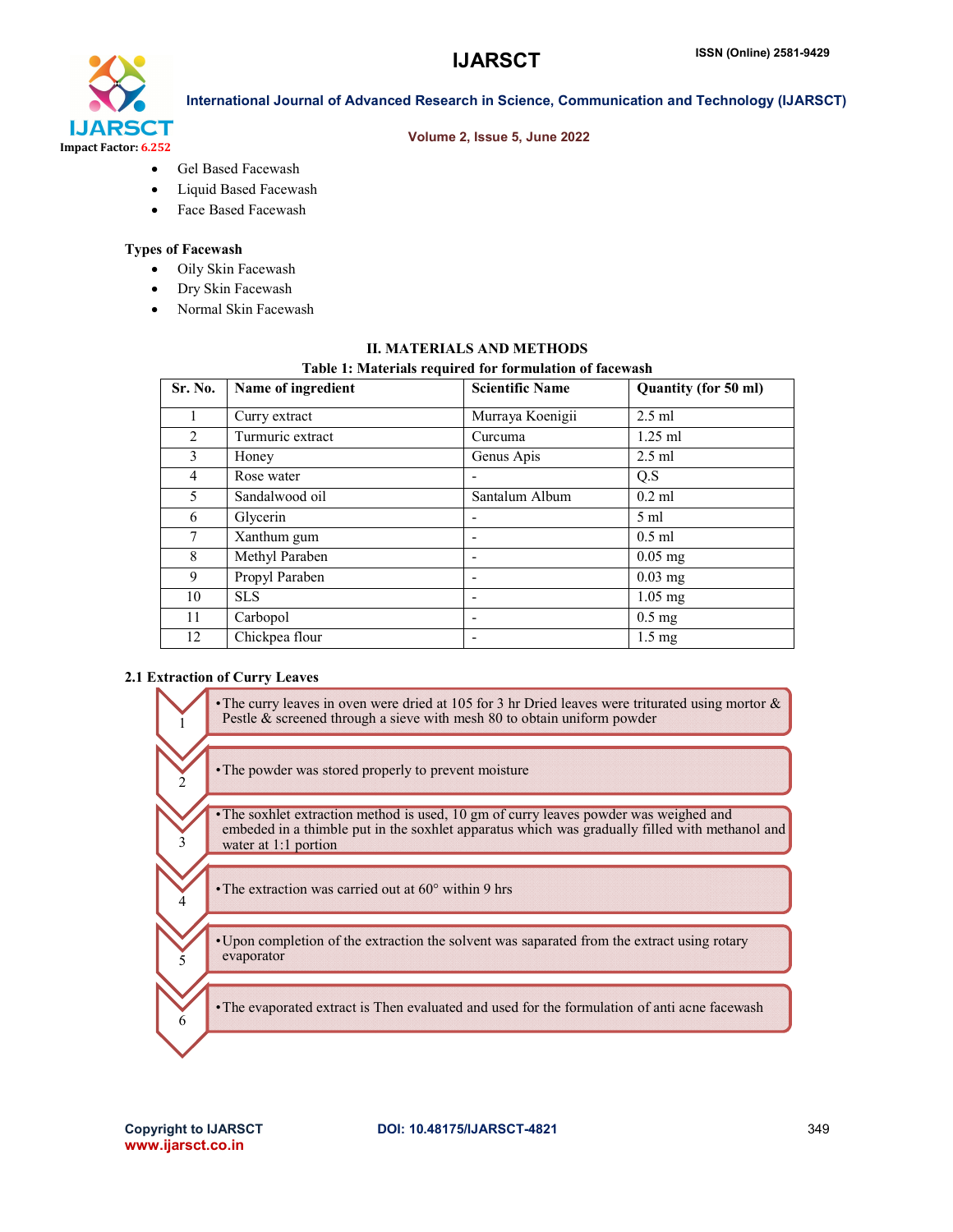

The evaporator extract is then evaluated and used for the formulation of Facewash .



Fig. 2: Extraction of curcumin by soxhlet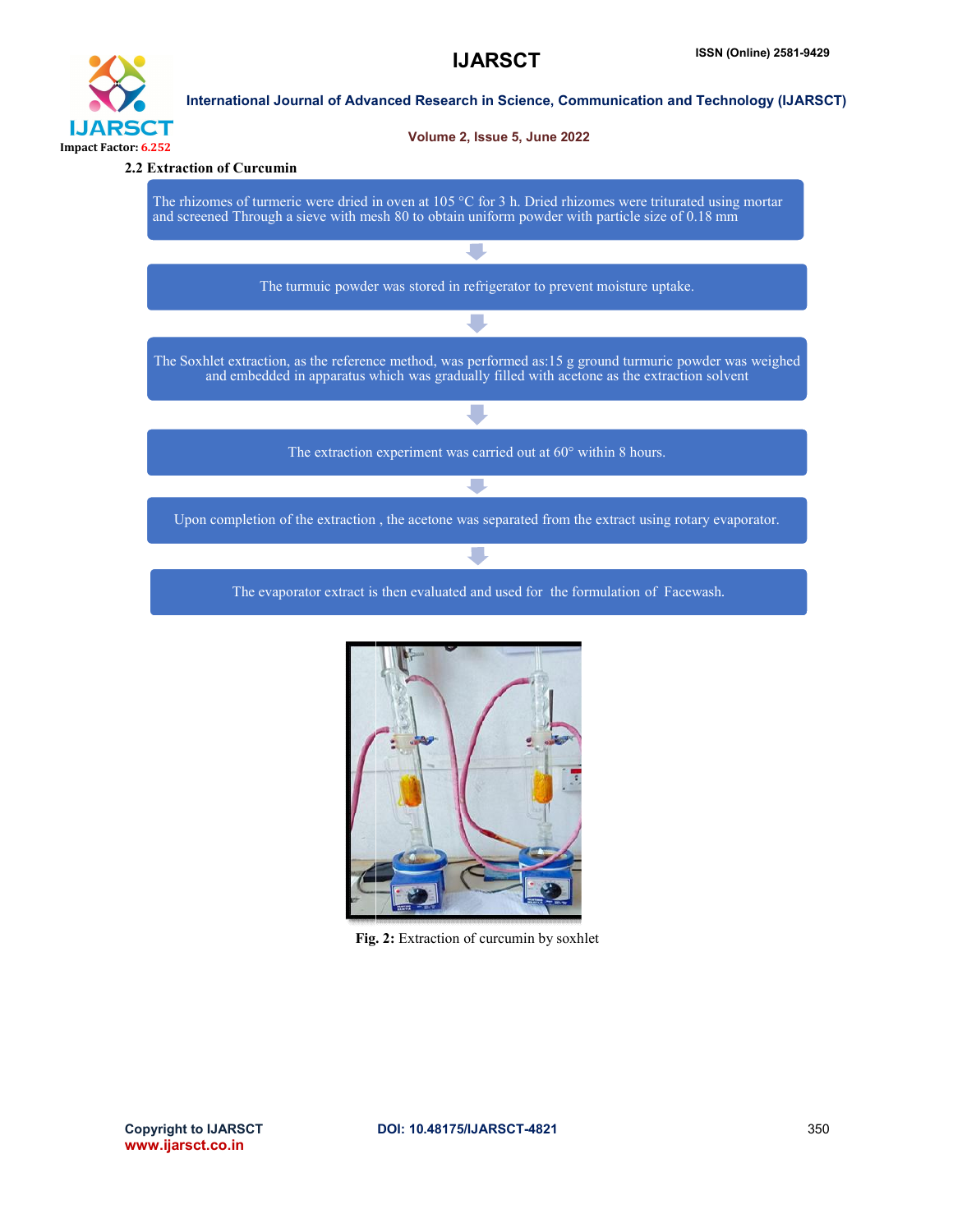

# **IJARSCT**

Volume 2, Issue 5, June 2022

International Journal of Advanced Research in Science, Communication and Technology (IJARSCT)



| <b>Table 2:</b> Preformulation Evaluation of Curcumin extract |  |  |
|---------------------------------------------------------------|--|--|
|---------------------------------------------------------------|--|--|

| <b>III. PREFORMULATION EVALUATION</b>                                |                               |                  |  |  |
|----------------------------------------------------------------------|-------------------------------|------------------|--|--|
| <b>Table 2:</b> Preformulation Evaluation of Curcumin extract        |                               |                  |  |  |
| <b>Test</b>                                                          | <b>Observation</b>            | <b>Inference</b> |  |  |
| Carbohydrates: The extract was dissolved in 10ml of                  | A Voilet ring at the          | Present          |  |  |
| distilled water $\&$ filtered through filter paper $\&$ the filtrate | junction of the two           |                  |  |  |
| is subjected to tests for carbohydrate                               | indicates<br>liquids          |                  |  |  |
| a)MolishTest:-2ml of solution was placed in a test tube.1            | presence<br>of                |                  |  |  |
| drop of Molish Reagent was added .2ml of conc.HCL was                | carbohydrates.                |                  |  |  |
| added from the sides of test tube                                    |                               |                  |  |  |
| Protein: The extract was dissolved in 10ml of distilled              | white<br>precipitate<br>A     | Present          |  |  |
| water $\&$ filtered through filter paper $\&$ the filtrate is        | indicates                     |                  |  |  |
| subjected to test for proteins.                                      | presence of proteins          |                  |  |  |
| a) Millons test:- To 2ml of filtrate few drops of Millon's           | Present                       |                  |  |  |
| reagent are added. The result was observed.                          |                               |                  |  |  |
| Alkaloid: About 50 mg of solvent free extract stirred with           | The white or creamy           | Present          |  |  |
| 3ml of dil. HCL & then filtered thoroughly. The filtrate             | precipitate indicated test    |                  |  |  |
| was tested carefully with various alkaloid reagent as                | as positive                   |                  |  |  |
| follows.                                                             |                               |                  |  |  |
| a) Mayer's test:- To a 1ml of filtrate, few drop of Mayer's          |                               |                  |  |  |
| reagent are added by side of the test tube.                          |                               |                  |  |  |
| Tannins: To 0.5ml of the extract solution 1ml of water $\&$          | <b>B</b> lue<br>colour<br>was |                  |  |  |
| 1-2 drop of FeCl soln was added.                                     | gallic<br>for<br>observed     |                  |  |  |
|                                                                      | tannins & green black         |                  |  |  |
|                                                                      | for catecholic tannins        |                  |  |  |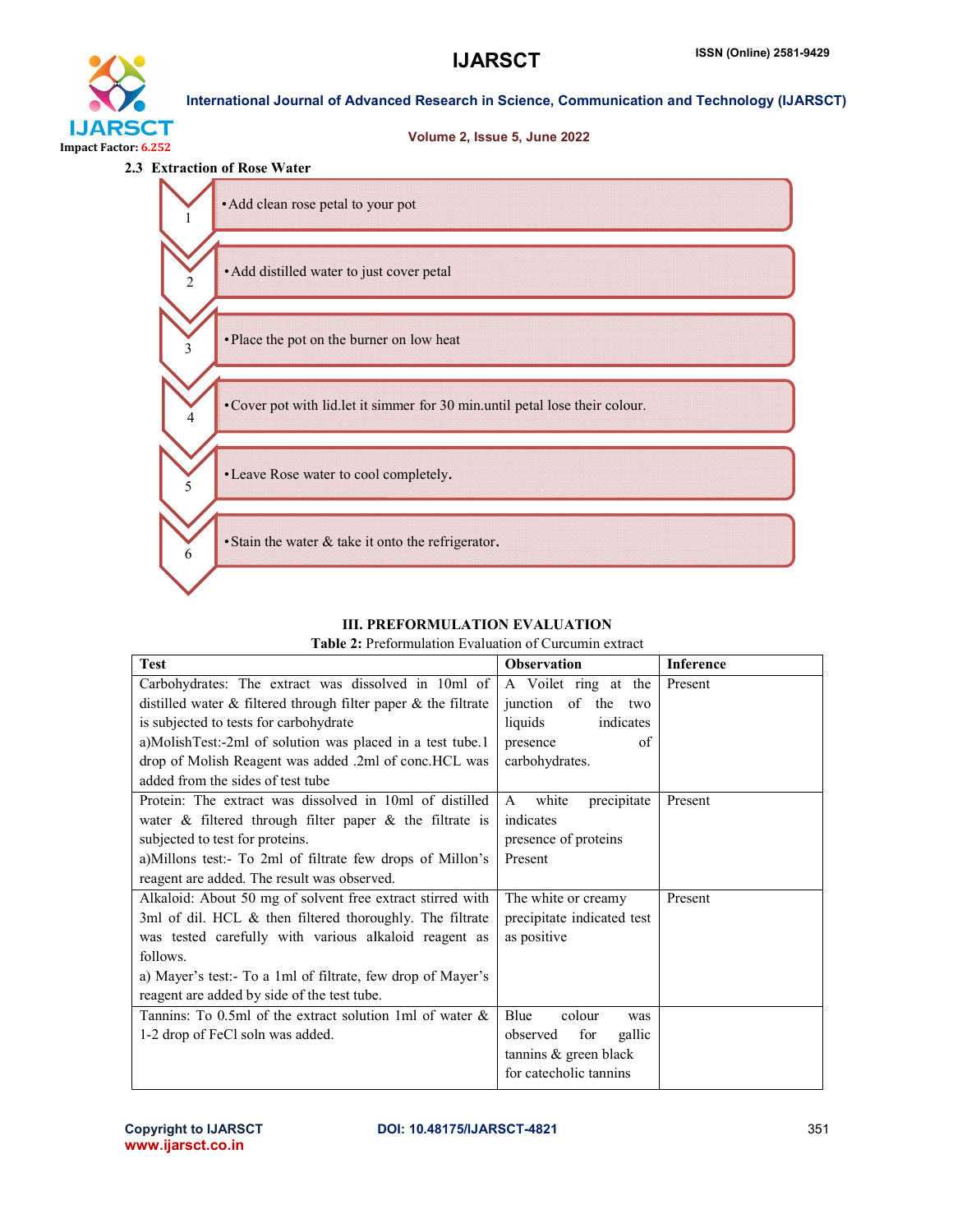# **IJARS** CT Impact Factor: 6.252

International Journal of Advanced Research in Science, Communication and Technology (IJARSCT)

#### Volume 2, Issue 5, June 2022

**IJARSCT** 

#### IV. METHOD OF FORMULATION OF FACEWASH

All the powder ingredients are seived in seive no. 80 and are weighed in above given quantity







# V. METHODS OF EVALUATION FOR PREPAREED FACEWASH

#### 5.1 Organoleptic Evaluation

- The following parameters were assessed when the Facewash was prepared:<br>
5.1 Organoleptic Evaluation<br>
 Color: The colour of the face wash formulation was visually asses • Color: The colour of the face wash formulation was visually assessed.
	- Odour: The odour of the formulation was assessed by sniffing it.
	- Consistency: Consistensy is important. It was calculated manually.

Copyright to IJARSCT www.ijarsct.co.in

#### DOI: 10.48175/IJARSCT-4821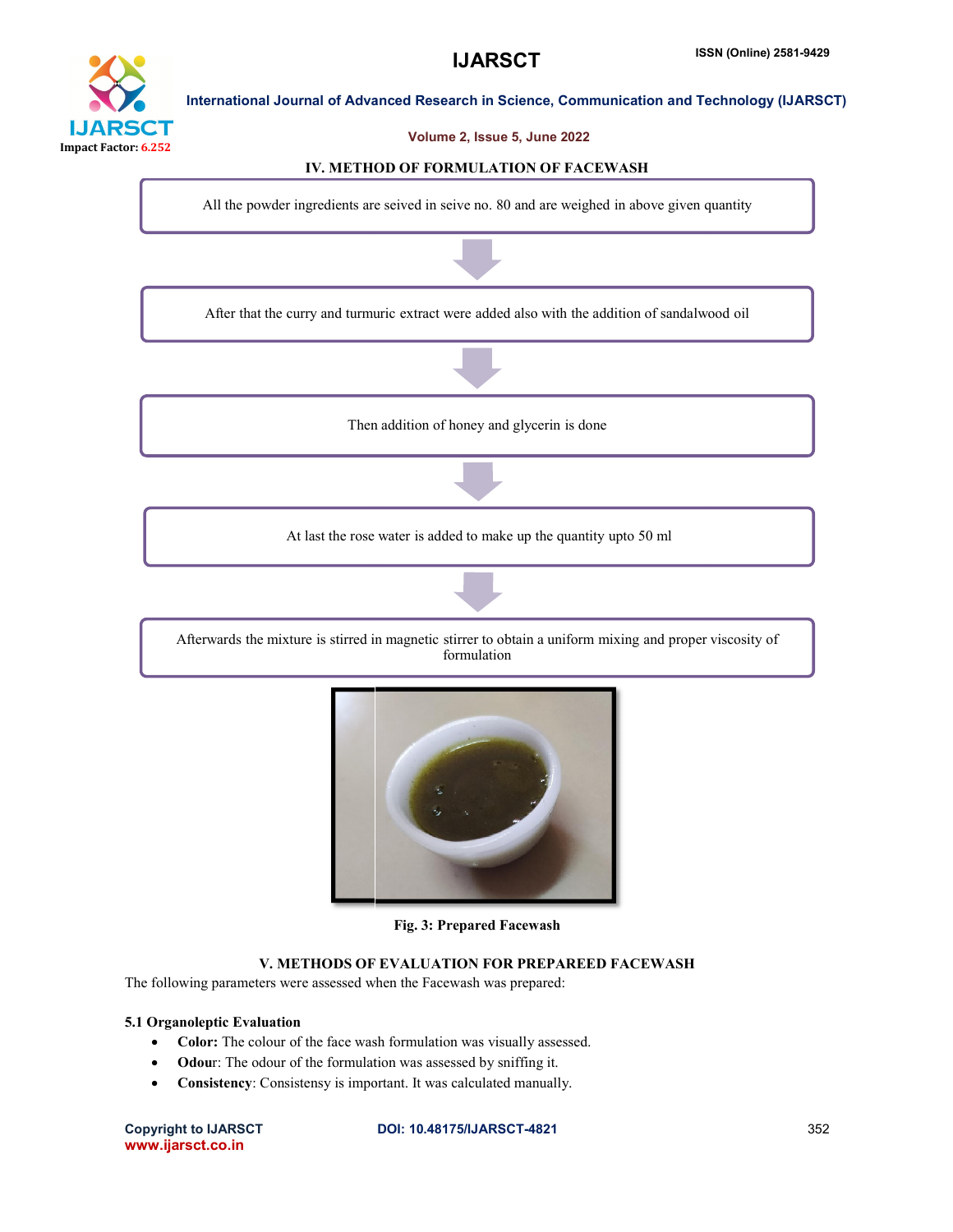

International Journal of Advanced Research in Science, Communication and Technology (IJARSCT)

#### Volume 2, Issue 5, June 2022

After the created facewash has been placed in the container, it is visually inspected. The look of the facewash is examined, as well as the presence of any aggregates. Physicochemical Assessment<br> **Physicochemical Assessment**<br> **Physicochemical Assessment**<br> **Phi:** At constant temperature, the pH of a 1 percent aqueous solution of the formulation was determined using using

#### 5.2 Physicochemical Assessment

a calibrated digital pH metre.



Fig. 4: Determination of pH By digital pH meter

#### 5.3 Evaluation of Performance

- Washability: After applying the formulation to the skin, the ease and extent of washing with water were personally assessed.
- Foaming ability: Only a small amount of gel was used.
- Spreadabillity: A glass slide with conventional dimensions was taken in two sets. The polyherbal formulation gel was sandwiched between the two slides for a total length of 60mm. Removed the extra gel that had gel attached to the glass slides' surface and secured them to a stand without causing any disruption. A 20 g weight was linked to the top slide, and the time it took for the upper slide to move to a distance of 60mm under the influence of the weight was recorded.



Fig 5: Foam Ability test



### 5.4 Irritation Test on the Skin

For 10 minutes, a small amount of the produced formulation was applied to the dorsal side of the left hand. After 10 For minutes, irritability and any allergic reactions were assessed.

#### 5.5 Microbial Assay

A cup-plate agar diffusion method was employed to test for microbials.

Copyright to IJARSCT www.ijarsct.co.in

#### DOI: 10.48175/IJARSCT-4821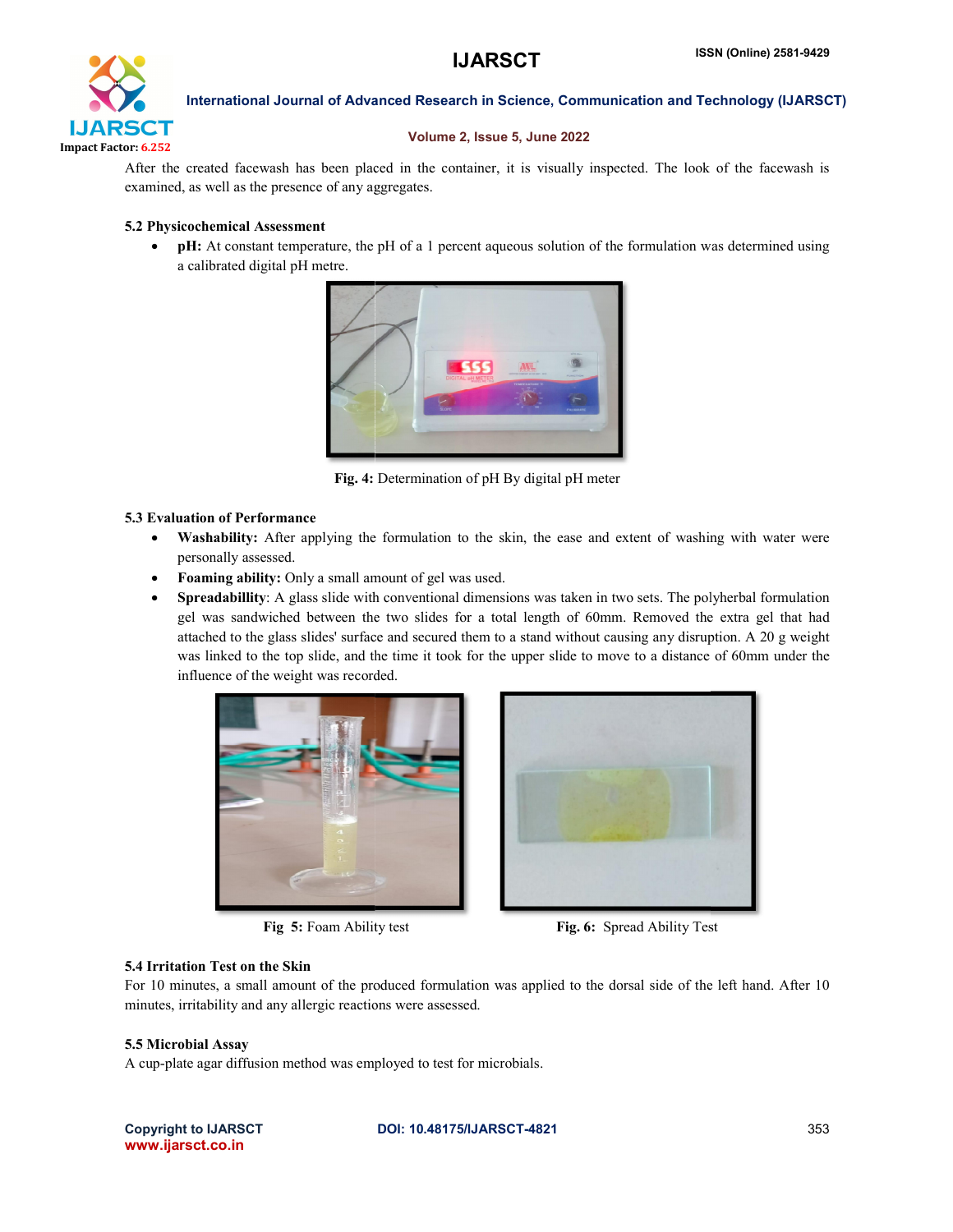# **IJARSCT**



International Journal of Advanced Research in Science, Communication and Technology (IJARSCT)

#### Volume 2, Issue 5, June 2022



Fig. 7: Microbial Assay

#### 5.6 Stabillity Studies

The produced formulation was tested for stability by storing it at various temperatures for 30 days. Facewash was tested at both room temperature and in the refrigerator.

#### VI. RESULT

#### 6.1 Organoleptic evaluation

#### Table 3: Organoleptic Evaluation Types of evaluation Parameter Observation

| Organoleptic Evaluation | Colour      | <b>Yellowish Green</b> |
|-------------------------|-------------|------------------------|
|                         | Odour       | Characteristic         |
|                         | Consistency | Gel like consistency   |
|                         | Homogeneity | Uniform                |

#### 6.2 Physicochemical Assessment

Table 4: Physicochemical Evaluation

| Types of evaluation        | <b>Parameter</b> | <b>Observation</b> |
|----------------------------|------------------|--------------------|
| Physicochemical Evaluation | ∣ pH             | 5.55               |

#### 6.3 Evaluation of Performance

Table 5: Evaluation Performance

| <b>Types of evaluation</b> | <b>Parameter</b> | <b>Observation</b> |
|----------------------------|------------------|--------------------|
| Performance Evaluation     | Washability      | Washable           |
|                            | Foamability      | Foam appears       |
|                            | Spreadabillity   | Pass               |

# 6.4 Irritation Test on the Skin

#### Table 6: Irritation skin on the skin

| <b>Type of Evaluation</b> | Parameter  | <b>Observation</b> |
|---------------------------|------------|--------------------|
| <b>Skin Irritation</b>    | Irritation | No                 |
|                           | Itching    | No                 |
|                           | Redness    | No                 |
|                           | Pain       | No                 |